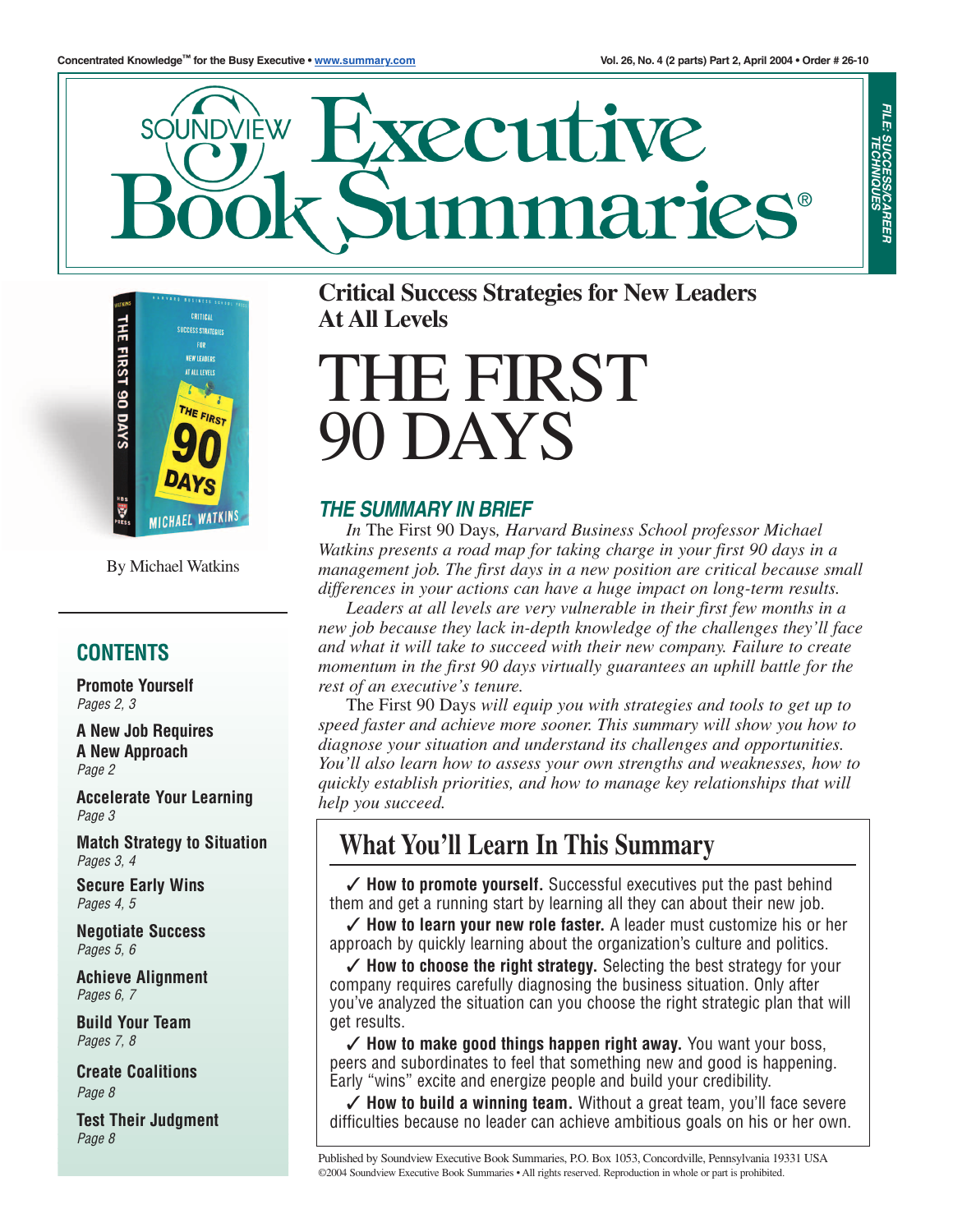### THE FIRST 90 DAYS

**by Michael Watkins**

### **— THE** *COMPLETE* **SUMMARY**

### **Promote Yourself**

"Promoting yourself" doesn't mean self-serving behavior, grandstanding or hiring a PR firm to tell the world about you. It means mentally preparing yourself to move into your new role by putting the past behind you and getting a running start by working hard to learn all you can about your new position.

This takes a lot of effort, but it's essential that you do it. Many promising managers get promoted but don't do enough to change their perspective and successfully promote themselves.

A similar mistake is to believe that you'll succeed in your new job by doing the same things you did in your previous job, only at a higher level of authority. "They put me in this new job because of my skills and accomplishments," the reasoning goes, "so that must be what they expect me to do here." Doing what you know and avoiding what you don't know can seem to work, but there's a chance you'll keep on believing this until the

# **A New Job Requires A New Approach**

Douglas Ivester was promoted to CEO at Coca-Cola in 1997 after working as Chief Financial Officer and Chief Operating Officer at the company. In 1999, after a series of blunders that eroded the confidence of Coke's Board of Directors, Ivester resigned.

To outside observers, Ivester appeared to be the perfect candidate for the job. An accountant by training, Ivester was unable to make the leap from COO to CEO because his extraordinary attention to detail, which had been a virtue in his previous jobs in finance and operations, proved to be a hindrance in his new position. Ivester could not free himself from day-to-day operations enough to take on the strategic, visionary roles of an effective CEO.

The cause of Ivester's failure wasn't what he couldn't do, but what he couldn't let go of. An impressive career came to a deeply disappointing conclusion because he persisted in focusing on what he felt most competent doing instead of focusing on what the CEO position required.

walls come crashing down around you.

#### *Establish a Clear Breakpoint*

The move from one position to another usually happens so quickly it's all a blur. A worker rarely gets much notice before being thrust into a new job. The lucky new leader sometimes gets a couple of weeks to make the change, but more often the move happens in only a few days.

Because you might not get a smooth transition from one set of job responsibilities to another, it's essential to discipline yourself to make a smooth transition mentally. Pick a specific time, maybe a weekend, and use it to picture yourself being promoted. Consciously create mental images of letting go of the old job and embracing the new one. Think hard about the differences between the two positions and how you'll have to think and act differently in the new job. Take time to celebrate the move, even informally with family and friends. Touch base with your advisers to ask for some quick advice. The bottom line: *Do whatever it takes to get into a transition state of mind.*

#### *Hit the Ground Running*

Your transition begins the moment you learn you're being considered for a new position, and it ends about 90 days after you begin the job. At the 90-day mark, key people in the organization — your bosses, peers and direct reports — expect you to be making an impact.

#### *(continued on page 3)*

**The author:** Michael Watkins is an associate professor of business administration at Harvard Business School. He is the author of *Breakthrough Business Negotiation: A Toolbox for Managers*, the coauthor of *Right From the Start: Taking Charge in a New Leadership Role*, and the author of *Leadership Transitions*.

Book Copyright© 2003 by Michael Watkins. Summarized by permission of the publisher, Harvard Business School Publishing, 60 Harvard Way, Boston, MA 02163. 253 pages. \$24.95. ISBN 1-59139-110-5.

Summary Copyright© 2004 by Soundview Executive Book Summaries. www.summary.com, 800-521-1227, 610-558-9495.

For Additional Information on the author, go to:<br>[http://my.summary.com](http://www.summary.com/cgi-bin/Soundview.storefront/EN/Catalog/1488?authorid=191)

**Soundview Executive Book Summaries®** KEVIN GAULT – *Senior Contributing Editor* DEBRA A. DEPRINZIO – *Art and Design* CHRIS LAUER – *Managing Editor* CHRISTOPHER G. MURRAY – *Editor in Chief*

1-800-521-1227 (1-610-558-9495 outside U.S. & Canada), or order on the Internet at www.summary.com. Multiple-subscription discounts and Corporate Site Licenses are also available.

**Published by Soundview Executive Book Summaries** (ISSN 0747-2196), P.O. Box 1053, Concordville, PA 19331 USA, a division of Concentrated Knowledge Corporation. Published monthly. Subscriptions: \$195 per year in U.S., Canada & Mexico, and \$275 to all other countries. Periodicals postage paid at Concordville, PA and additional offices. **Postmaster:** Send address changes to Soundview, P.O. Box 1053, Concordville, PA 19331. Copyright © 2004 by

Soundview Executive Book Summaries. **Available formats:** Summaries are available in print, audio and electronic formats. To subscribe, call us at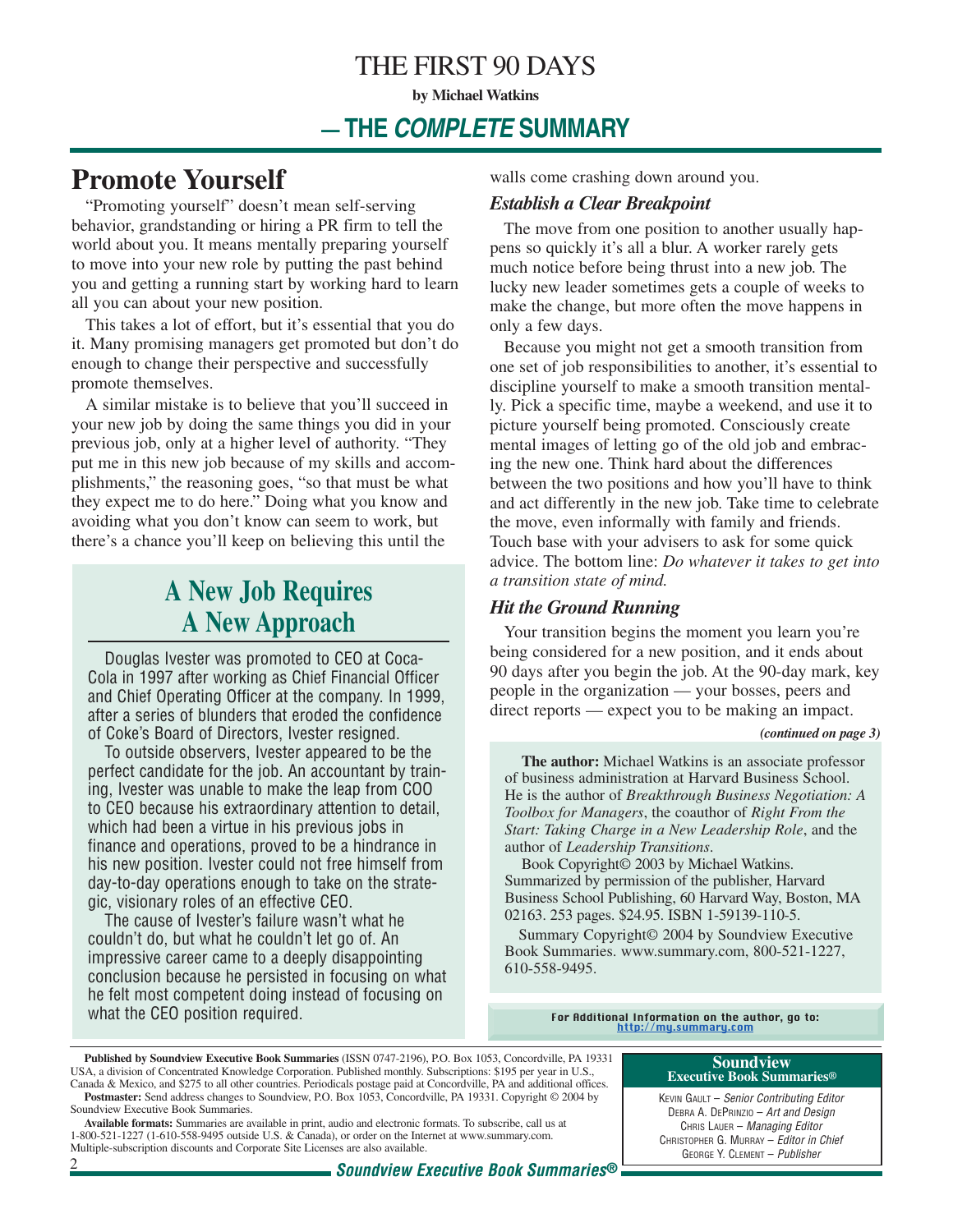#### **Promote Yourself**

*(continued from page 2)*

The three-month time frame isn't written in stone the time depends on the type of situation you're in. But for planning purposes, you should use the 90-day mark as an important milestone. It will help you realize that you've got to get things done in that short time frame. If you're fortunate, you may get a month or more between the time you learn you're being considered and your first day on the new job. Use that time to educate yourself about your organization.

#### *Assess Your Vulnerabilities*

You've been offered your new position because the people who hired you think you've got what it takes to succeed. You probably do. But it can be disastrous to rely too much on the skills and knowledge that made you successful in the past.

One way to focus on your vulnerabilities is to evaluate your *problem preferences* — the types of problems that you prefer to work on. Everyone likes doing some things more than others, but doing so is like exercising your right arm and ignoring your left — the strong arm gets stronger and the weak one atrophies. Creating this type of imbalance leaves you vulnerable in situations that call on you to be "ambidextrous."

You can do a lot to overcome your vulnerabilities, including developing *self-discipline, team building* and getting *advice and counsel.* You'll have to force yourself to devote time to important activities that you don't enjoy and that might not come naturally. In addition, you must find people in your organization who are skillful in these areas and learn from them.

As you advance in your career, there will be changes in the advice and counsel you require. With promotions comes the need to get good "political" counsel — experienced corporate advisers can help you understand the politics of the organization, which is especially important when you plan to implement change. ■

# **Accelerate Your Learning**

Usually when a new leader swerves off course, failure to learn is a factor. There is so much new information to absorb that it's difficult to know where to focus and important signals can be missed. Or when a new boss focuses too heavily on the technological side of the business — products, customers, technologies and strategies — critical learning about culture and politics is shortchanged.

The fact that few managers have received training in systematically diagnosing an organization compounds the problem. Those who have had such training are usually human resource professionals or former management consultants.

Even in situations in which a leader has been brought in solely to impart new ways of doing things — such as corporate turnarounds — the leader still has to customize his or her approach by learning about the organization's culture and politics.

#### *Defining Your Learning Agenda*

The starting point is to define your learning agenda, ideally before you even formally enter the organization. A learning agenda establishes your learning priorities and consists of a focused set of questions that will guide your inquiry. As you learn more, you'll make conclusions about what is going on and why. Your learning will begin to shift toward fleshing out and testing those conclusions.

During your transition, you'll learn from various types of hard data (e.g., financial and operating reports, strategic and functional plans, employee surveys, press accounts, and industry reports). But to make effective decisions, you'll also need "soft" information about the organization's strategy, technical capabilities, culture and politics. The only way to obtain this intelligence is to talk to people who know about your situation. Identifying promising sources will make your learning more complete and more efficient.

#### *Adopting Structured Learning Methods*

Once you have an idea of what you need to learn and where to seek it, the next step is to understand the best way to learn.

When diagnosing a new organization, start by meeting with your direct reports one-on-one and ask them these five questions:

**1. What are the biggest challenges the organization is facing (or will face) in the near future?**

**2. Why is the organization facing (or going to face) these challenges?**

**3. What are the most promising unexploited opportunities for growth?**

**4. What would need to happen for the organization to exploit the potential of these opportunities?**

**5. If you were me, what would you focus on?** ■

# **Match Strategy to Situation**

Far too many new leaders don't effectively diagnose their situations and tailor their strategies accordingly. Then, because they don't understand the situation, they make unnecessary mistakes. This painful cycle happens because people usually model their transitions on a limited set of experiences.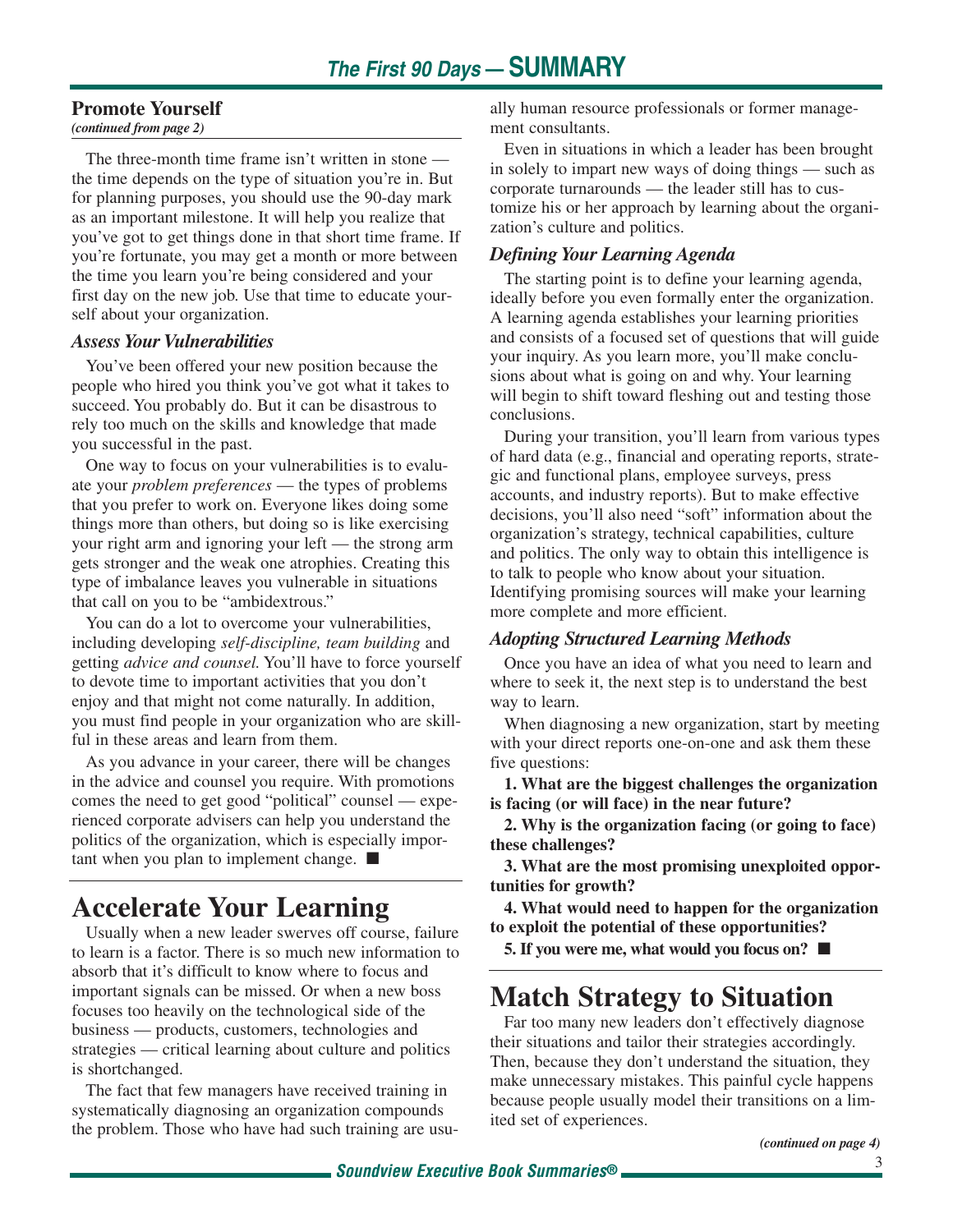#### **Match Strategy to Situation**

*(continued from page 2)*

Matching your strategy to your situation requires diagnosing the business situation carefully. Only after you've diagnosed the situation can you act wisely about the challenges of your new job and the opportunities and resources available to you.

#### *Diagnosing the Business Situation*

The four broad types of business situations that new leaders must contend with are start-up, turnaround, realignment, and sustaining success  $(ST<sub>A</sub>RS)$ . These are the defining features of each of the  $ST<sub>A</sub>RS$  situations:

**1. Start-up.** In a start-up, you've got to assemble the capabilities (people, funding and technology) needed to get a new business, product or project off the ground.

**2. Turnaround.** In a turnaround, you take on a unit or group that is in trouble and work to get it back on track. Both start-ups and turnarounds involve a lot of resourceintensive construction work — there isn't much existing infrastructure and capacity for you to build on. To a significant degree, you get to start fresh, but both require that you start making tough calls early.

**3. Realignments.** Your challenge is to revitalize a unit, product, process or project that is drifting into trouble. This requires that you reinvent the business.

**4. Sustaining success.** In a sustaining-success situation, you're responsible for preserving the vitality of a successful organization and taking it to the next level. Keep people motivated by inventing a new challenge.

#### *Understanding the History*

An important point is that businesses (as well as projects, processes, products and plants) tend to move pre-



dictably from one type of situation to another. Understanding the history of your new organization will help you manage challenges and opportunities.

If start-ups grow, they eventually become sustainingsuccess situations. Those who managed the start-up may move on to guide new start-ups while managers who are more experienced at running larger businesses take over. This is how healthy companies enter a *growth cycle*.

Realigning an organization usually means redirecting its resources by abandoning aging product lines and developing new technologies. It can also mean changing the organization's strategy, structure, skills and even its basic corporate culture.

Participants in a start-up are usually more excited and hopeful than workers in a troubled company in need of a turnaround. But the employees in a start-up are typically much less focused on key issues than those in a troubled organization simply because the start-up still lacks vision, strategy and structures.

Therefore, a large part of successful transitioning depends on your ability to transform the prevailing organizational psychology. In start-ups, where the prevailing mood is often one of excited confusion, your job is to channel that energy into productivity. In turnarounds, you may be dealing with a group of people who are close to despair — it is your job to provide a light at the end of the tunnel.

#### *Focusing Your Energy*

Clearly understanding the type of situation you're in helps you decide what you must do in your first 90 days. Such clarity helps you make three early choices:

**1. How much emphasis will you place on learning as opposed to doing?**

**2. How much emphasis will you place on offense as opposed to defense?**

**3. What should you do to get some early wins?** ■

# **Secure Early Wins**

By the end of your transition, you want your boss, your peers and your subordinates to feel that something new and good is happening. Early wins excite and energize people, build your credibility, and quickly create value for your organization.

It's crucial to get early wins, but it is also important to get them the right way. These are the most common traps that afflict new leaders:

● **Failing to focus.** It's very easy to take on too much during a transition, and the results can be disastrous. You can't hope to achieve results in more than a few areas. It's essential to identify promising opportunities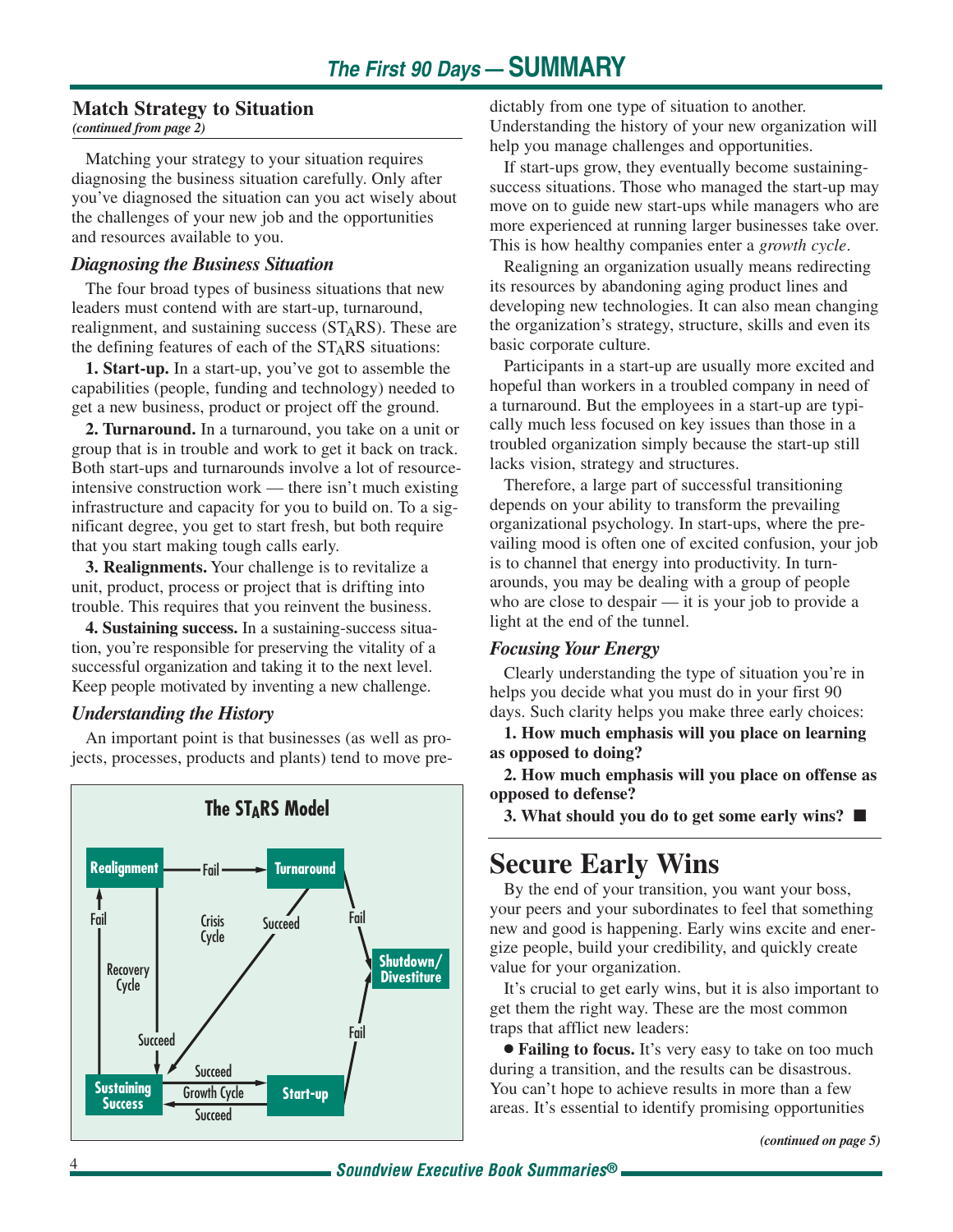### **Secure Early Wins**

*(continued from page 4)*

and then focus on translating them into wins.

● **Not taking the business situation into account.** What constitutes an early win will differ drastically from one business situation to another. Simply getting people to talk about the organization and its challenges can be an important accomplishment in a realignment.

● **Not adjusting to the corporate culture.** Leaders who come into an organization from the outside can fall into this trap. After absorbing a different organization's culture, they bring with them its view of what a win is and how it is achieved. Be sure you understand what your new organization does and does not view as a win.

● **Failing to get wins that matter to your boss.** It's essential to get early wins that energize your employees, but your boss's opinion about your accomplishments is very important, too. Even if you don't fully endorse his or her priorities, you must keep them in mind as you decide what early wins to pursue.

● **Letting your means undermine your ends.** Process matters. If you achieve impressive results in a way that colleagues think is manipulative, underhanded or inconsistent with the corporate culture, you're asking for trouble. An early win accomplished in a way that illustrates the behavior you hope to instill in your new organization is a double win.

#### *Establishing Long-Term Goals*

In the first 90 days, a key goal is to build personal credibility and create organizational momentum. Secure some early wins to leverage your energy and expand the potential scope of your subsequent actions.

As you look for ways to create momentum, keep in mind that the actions you take to get early wins should do double duty. Your efforts should:

- **1. Be consistent with A-item business priorities.**
- **2. Introduce the new patterns of behavior you want to instill in your organization.**

Armed with an understanding of your A-item priorities and objectives for behavior change, you can now create detailed plans for how you'll secure early wins during your first 90 days and beyond. You should think about what you must do in two phases: building credibility in the first 30 days and deciding where you'll focus your efforts to achieve improvements in performance in the following 60 days.

#### *Building Credibility*

You can't hope to have a measurable impact on performance in the first few weeks in your new job, but you can score small victories and show colleagues that things are changing. Your objective at this stage is to

build personal credibility. Since your earliest actions will have a huge influence on how you're perceived, think about how you'll get "connected" to your new organization. What messages do you want to get across about who you are and what you represent? What are the best ways to convey those messages? ■

### **Negotiate Success**

Negotiating success means engaging with your new boss to shape the game so you have a good chance of achieving your goals. Too many new leaders just play the game, reacting to the situation that exists and failing as a result. Negotiate with your boss to establish realistic expectations, reach agreement on the situation, and secure sufficient resources to get things done.

#### *Focusing on the Fundamentals*

When experienced managers are asked about building a productive relationship with a new boss, their observations usually consist of do's and don'ts. Here are six don'ts:

● **Don't trash the past.** There is nothing to be gained and much to be lost by criticizing the people who led the organization before you arrived. You must understand the past but concentrate on assessing current behavior and results.

● **Don't stay away.** If you have a boss who doesn't reach out to you, or if your relationship with your boss is uncomfortable, you'll have to reach out yourself. Otherwise, the quality of communications could be permanently damaged.

● **Don't surprise your boss.** It's no fun bringing bad news to your boss. The danger that the messenger (you) will be shot is real, but most bosses consider it a greater sin not to report emerging problems early enough.

● **Don't approach your boss only with problems.** You don't want to be perceived as bringing nothing but problems for your boss to solve. Give just a few minutes' thought to how to address the problem, your role in solving it, and the help you'll need.

● **Don't run down your checklist.** Even senior managers tend to use meetings with the boss as opportunities to run through their checklist of things they've been doing. There are times when this is appropriate, but it's rarely what your boss needs or wants to hear.

● **Don't try to change the boss.** Assume that you're not going to change your boss, and adapt to his or her style and idiosyncrasies.

#### *Better Ways to Negotiate*

There are fundamental do's on this topic as well. If you follow them, life with your new boss will be easier.

● **Take 100 percent responsibility for making the**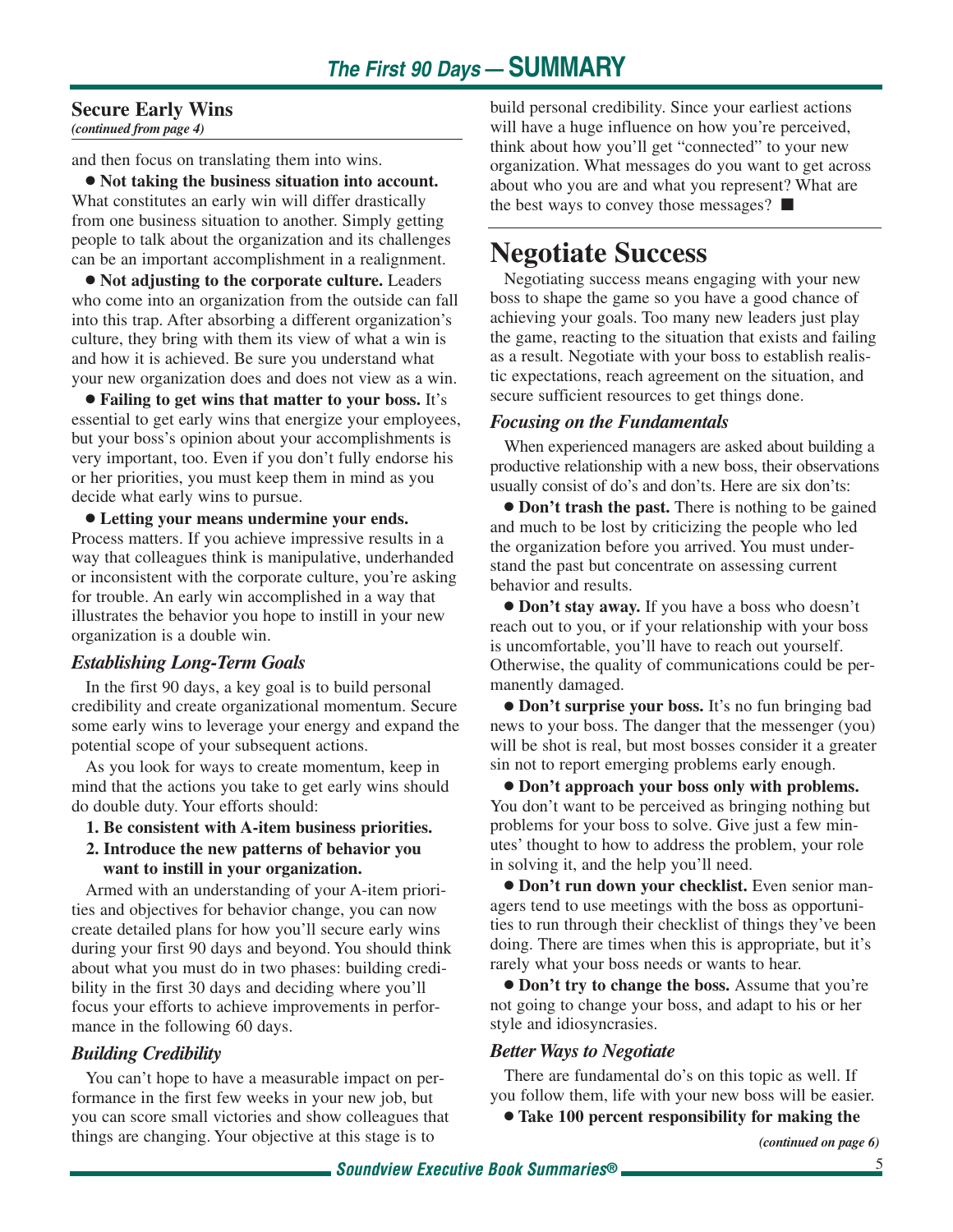### **Negotiate Success**

*(continued from page 5)*

**relationship work.** Don't expect your boss to reach out or offer the time and support you need. Assume that it's your responsibility to make the relationship work.

● **Clarify mutual expectations early and often.** Begin managing expectations right away. It's smart to talk openly about bad news in the beginning and to lower unrealistic expectations.

● **Negotiate time lines for diagnosis and action planning.** Don't let yourself get caught up immediately in putting out fires or trying to make decisions before you're ready. Buy yourself some time to diagnose the new organization and come up with an action plan.

● **Aim for early wins in areas that are important to the boss.** Figure out what the boss cares about most. Once you know, aim for early results in those areas. In part, your job is to shape your boss's perceptions of what can and should be achieved.

● **Try to get good grades from those whose opinions your boss respects.** Your new boss's opinion of you will be based partly on your direct interactions and partly on what he or she hears about you from trusted colleagues. Your boss may have relationships with people who are now your subordinates. Be aware of the many channels through which information about you and your performance will reach your boss. ■

For Additional Information on not changing the boss, go to: [http://my.summary.com](http://www.summary.com/cgi-bin/Soundview.storefront/EN/Catalog/1315?id=1254)

# **Achieve Alignment**

The higher you climb in an organization, the more you assume the role of organizational architect, creating an environment in which others can perform well. No matter how charismatic you are, you can't hope to do much if key elements in your unit are out of alignment.

If strategy, structure, systems and skills are within your purview in your new position, you need to begin to analyze the architecture of your organization and assess alignment among these key elements. You can't hope to do much more than conduct a solid diagnosis and perhaps get started on addressing alignment issues in the first few months. But plans to assess the architecture of your group and to begin identifying areas for improvement should be included in your 90-day plan.

#### *Designing Organizational Architecture*

Begin by thinking of yourself as an architect of your unit or group. This may be a familiar role for you, but it probably isn't. Few managers get systematic training in organizational design. Because managers typically have

### **Negotiating for Resources**

As you look for commitments for resources, keep these principles of effective negotiation in mind:

✓ **Focus on underlying interests.** Probe as deeply as possible to learn the agendas of your boss and any others you're trying to get resources from and consider what's in it for them.

✓ **Look for mutually beneficial exchanges.** Seek resources that support your boss's agenda and advance your own. Look for ways to help peers advance their agendas in return for help with yours.

✓ **Link resources to results.** Emphasize the ways your team's performance will improve if more resources are dedicated to your group. Create a "menu" that lays out what you can achieve with current resources and why you need more.

limited control over organizational design early in their careers, they learn little about it. It is common for less senior people to complain about misalignments and to wonder aloud why "those idiots" higher up let obviously dysfunctional arrangements continue. By the time you reach the mid-senior levels of most organizations, however, you are well on your way to becoming one of those idiots. You are well advised to learn something about how to assess and design organizations.

To equip your group to achieve its goals, these five elements of organizational architecture must work together:

**1. Strategy:** The core approach the organization will use to accomplish its goals.

**2. Structure:** How people are grouped in units and how their work is coordinated.

**3. Systems:** The processes used to add value.

**4. Skills:** The capabilities of the various groups of people in the organization.

**5. Culture:** The values, norms and assumptions that shape behavior.

#### *Identifying Misalignments*

Organizations can become misaligned in many ways. One important goal during your first 90 days should be to identify possible misalignments and design a plan to correct them. Common types of misalignment include:

● **Skills and strategy misalignment.** Let's say you head an R&D group and your goal is to increase the number of new product ideas your team generates. If your group doesn't understand the latest techniques and support tools that would help you perform experiments faster, your group's skills don't support its strategy.

● **Systems and strategy misalignment.** Imagine you're the leader of a marketing group whose strategy is *(continued on page 7)*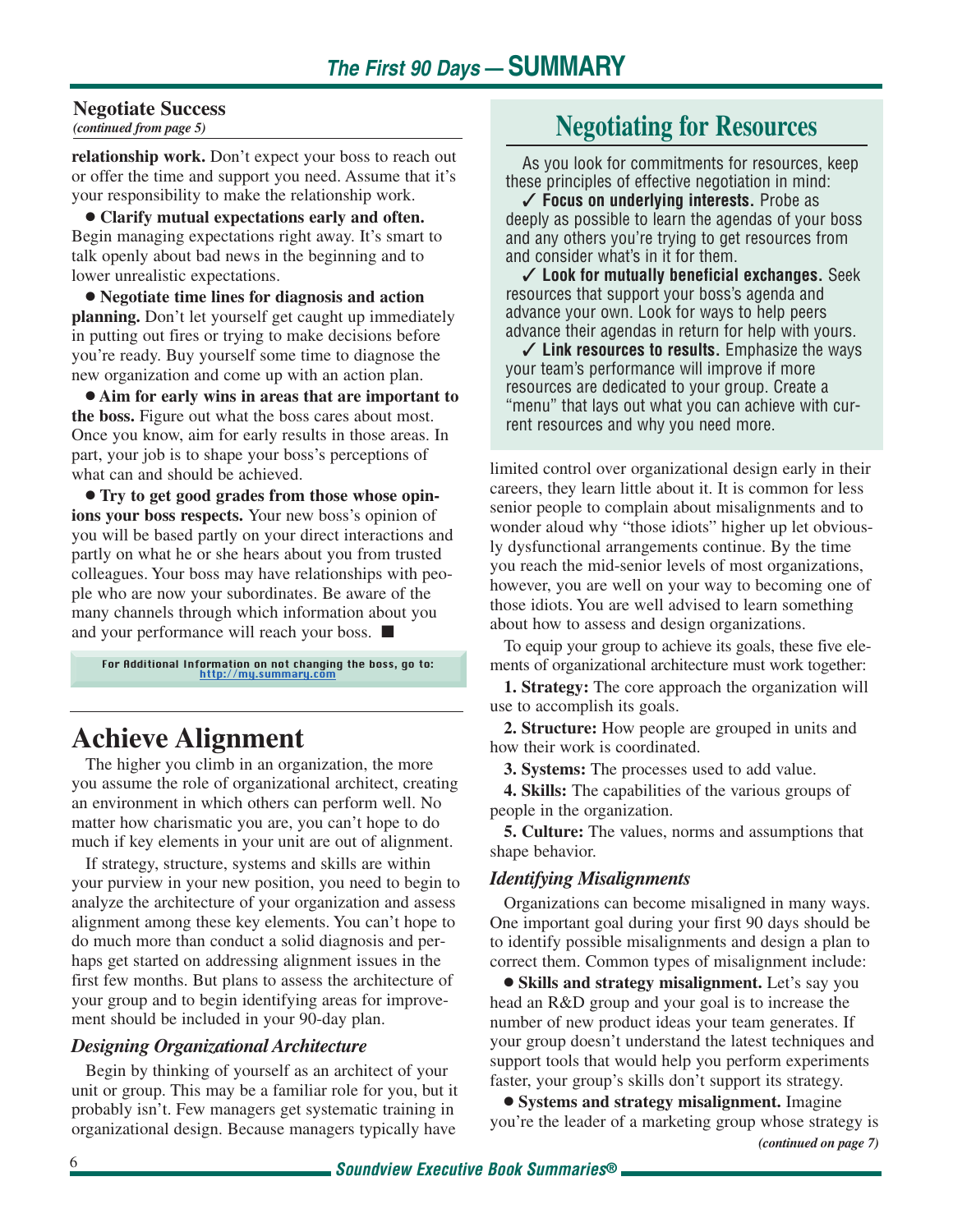#### **Achieve Alignment**

*(continued from page 6)*

to focus on a new segment of customers. If the group hasn't established an effective way to compile and analyze information about those customers, your group's systems fail to support its strategy.

● **Structure and systems misalignment.** Suppose you manage a product-development group whose members are organized by product line. This structure lets employees with specialized expertise focus on specific products, but in this case, it has a downside — the group doesn't have systems that compensate for the overlapping expertise of different product teams.

#### *Avoiding Some Common Traps*

Too many managers rely on simple fixes to address complicated alignment problems. Be alert to these alltoo-common pitfalls:

● **Trying to restructure your way out of deeper problems.** Resist changing structure until you understand whether restructuring will address the root causes of the problems.

● **Creating structures that are too complex.** This is a related trap. Although it may look good on paper to create a structure, such as a matrix in which people in different units share accountability, too often the result is bureaucratic paralysis.

● **Automating problem processes.** Automating your group's core processes may yield significant gains in productivity, quality and reliability, but it's a mistake to simply speed up an existing process through technology if the process has serious underlying problems.

● **Making changes for change's sake.** Resist the temptation to tear down the fences before you know why they were put up. New leaders who feel selfimposed pressure to put their stamp on the organization



often make changes in strategy or structure before they really understand the business.

● **Overestimating your group's capacity to absorb strategic shifts.** It's difficult for a group to change because of large-scale changes in strategy. Focus on a few vital priorities and make changes gradually if time allows. ■

### **Build Your Team**

If you create a high-performance team, you can exert tremendous leverage to create value. If not, you'll face severe difficulties because no leader can hope to achieve ambitious goals on his or her own. Poor personnel choices will usually come back to haunt you.

Finding the right people is essential, but it's not enough. Begin by evaluating current team members to decide who will stay and who will have to go. Then create a plan for obtaining new people and moving the people you keep into the right positions without doing too much damage to short-term performance. But even this is not enough. You still must establish goals, incentives and performance measures that will propel your team in the desired directions.

#### *Avoiding Common Traps*

When it comes to building a winning team, many new leaders stumble. The result may be a delay in reaching the break-even point, or it may be outright derailment. These are some of the traps new leaders fall into:

● **Keeping the existing team too long.** Some leaders clean house too quickly, but it's more common to keep people on board too long. Whether because of pride or because they shy away from tough personnel calls, many leaders end up with less-than-outstanding teams. This means they will have to either shoulder more of the load themselves or fall short of their goals.

● **Not repairing the airplane.** Unless you're in a start-up, you don't get to build a team from scratch: You inherit a team and have to mold it into what you need to achieve your A-team priorities. Molding a team is like repairing an airplane in midflight. You will not reach your destination if you ignore the necessary repairs.

● **Not working organizational alignment and team restructuring issues in parallel.** You can't build your team before reaching clarity about changes in strategy, structure, systems and skills. Building your team prematurely could put the right people in the wrong jobs.

● **Not holding onto the good people.** Uncertainty about who will and will not be on the team can lead your best people to look for opportunities elsewhere.

● **Starting team-building before the core team is in place.** It's tempting to launch team-building activities *(continued on page 8)*